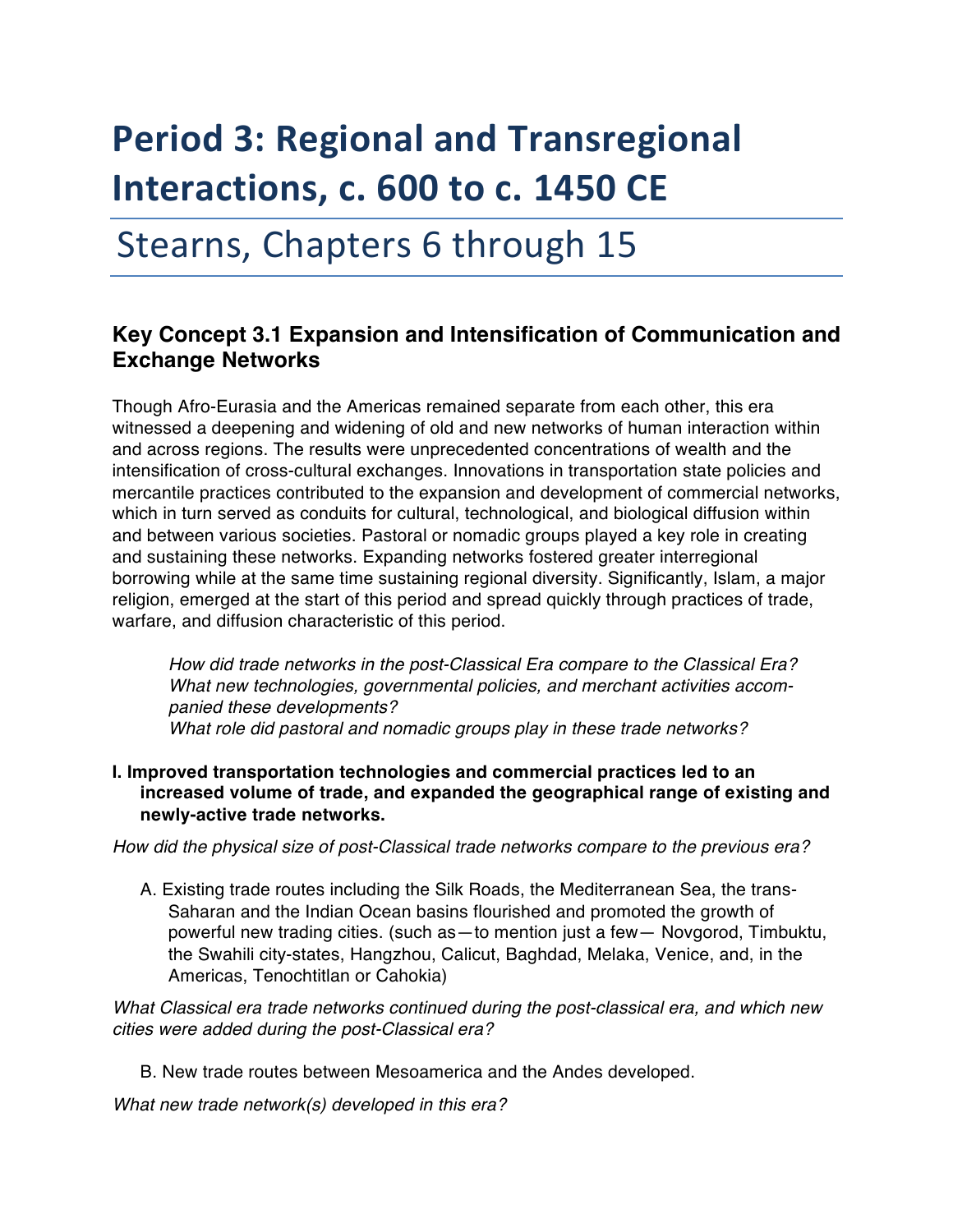## Unit 3 Key Terms

| Chapters 6 & 7           |                                                                                                                                               |
|--------------------------|-----------------------------------------------------------------------------------------------------------------------------------------------|
| Allah                    | Muslim name for God. Specifically identified as the God of Abraham, the                                                                       |
|                          | Jewish God and the Christian God                                                                                                              |
| Muhammad                 | The prophet of Islam: born in 570 in Mecca                                                                                                    |
| Islam                    | Major world religion originating in 610 CE in the Arabian peninsula; literally                                                                |
|                          | meaning submission; based on prophecy of Muhammad                                                                                             |
| Five Pillars of Islam    | Obligatory religious duties of all Muslims: (1) confession of faith "There is                                                                 |
|                          | no God but Allah, and Muhammad is his Prophet"; (2) prayer (5 times a day                                                                     |
|                          | facing Mecca), (3) fasting during Ramadan, (4) zakat (tax for charity), and,                                                                  |
|                          | (5) the hajj (pilgrimage)                                                                                                                     |
| Qur'an                   | the holy book of Islam recitations of revelations received by Muhammad                                                                        |
| Hadith / Sunnah          | Traditions / Words of the prophet Mohammad that played a critical role in                                                                     |
|                          | Islamic law and rituals; recorded by women                                                                                                    |
| Ali                      | The 4th caliph; the cousin and son-in-law of Muhammad who was meant to                                                                        |
|                          | be the original successor of Muhammad but was too young. Ultimately                                                                           |
|                          | caused warfare between the Sunnis and Shi'a (followers of Ali)                                                                                |
| Abu Bakr                 | (632-634 C.E.) The first caliph; one of Muhammad's earliest followers and                                                                     |
|                          | closest friends His two-year reign was marked by tribal rebellions and the                                                                    |
|                          | expansion of the Muslim state into southern Syria and Iraq                                                                                    |
| Umayyad                  | powerful Muslim clan that established first dynastic Arab caliphate. Of the                                                                   |
|                          | same tribe as Mohammed. Expanded Muslim empire to its limits. Capital of                                                                      |
|                          | Umayyad Caliphate is Damascus.                                                                                                                |
| Abbasid                  | (750 C.E.) The dynasty that overthrew the Umayyads as caliphs. Held                                                                           |
|                          | caliphate for roughly 500 years. Capital moved to Baghdad. Developed                                                                          |
|                          | absolutist imperial rule. By mid-9th century, Abbasid caliph often the                                                                        |
|                          | shadow power behind Persian clans, who ruled as "sultan" or, in the 11th                                                                      |
|                          | century, the Seljuk Turks                                                                                                                     |
| Sunni / Shi'a (Shi'ites) | political and theological division within Islam. Stems from 7th century and                                                                   |
|                          | who would be caliph. However, Sunni Muslims are generally considered<br>orthodox Muslims and place great reliance on the hadith to define the |
|                          | proper life. Shi'a Islam derives from the issue of who should follow                                                                          |
|                          | Muhammad as the spiritual leader of Islam and how that person should be                                                                       |
|                          | selected. Shi'a resistance to the Umayyad caliphate dates to the killing of                                                                   |
|                          | Ali's son, Husayn, at Karbala (now in Iraq) The Shi'a majority countries are                                                                  |
|                          | Iran, Iraq, Azerbaijan and Bahrain. Followers of Sunni Islam are                                                                              |
|                          | approximately 80-85% of the total population of the Muslim world.                                                                             |
| <b>Sufis</b>             | mystics within Islam substantially responsible for expansion of Islam in                                                                      |
|                          | southeastern Asia                                                                                                                             |
| Mawali                   | Non-Arab converts to Islam                                                                                                                    |
| Caliph / Caliphate       | Political and religious successors to Muhammad - Caliphate is the central                                                                     |
|                          | political and religious authority of al-Islam, the Muslim Empire                                                                              |
|                          |                                                                                                                                               |
| Dome of the Rock         | Islamic shrine in Jerusalem; believed to be the site where Muhammad                                                                           |
|                          | ascended to Heaven ; built over Solomon's Temple.                                                                                             |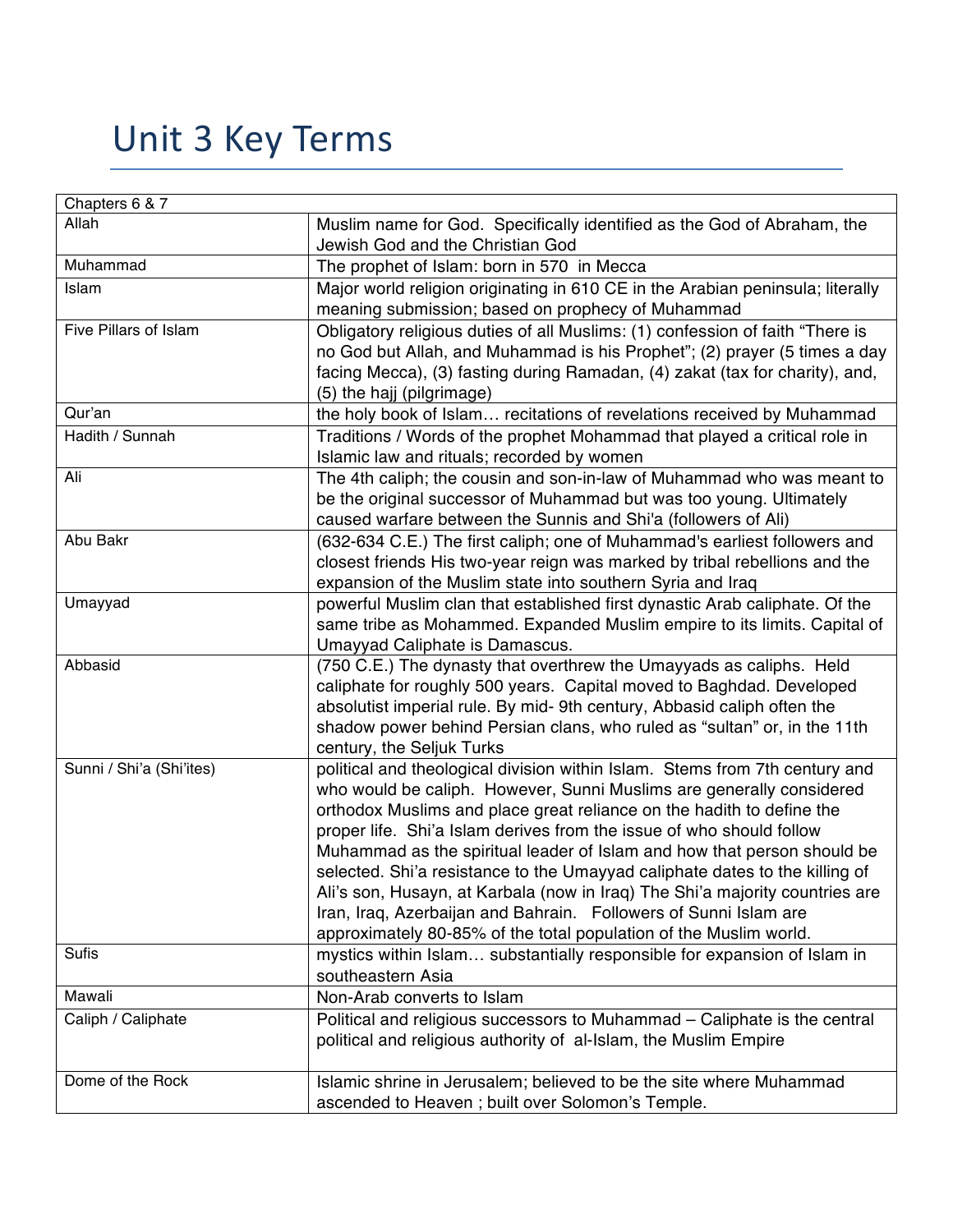| Mecca                  | Religious Center of Islam, Muslims pray towards Mecca                          |
|------------------------|--------------------------------------------------------------------------------|
| Medina                 | Great trading center where Muhammad fled (the hijra). Capital of the first     |
|                        | caliphate headed by Muhammad                                                   |
| <b>Muslims</b>         | People who believe and follow the Islamic religion                             |
| Sharia                 | <b>Islamic Law</b>                                                             |
| jihad                  | is an Arabic word meaning - striving in the way of God, but it is often        |
|                        | translated as -holy war. Refer to an armed struggle fought in the defense      |
|                        | of Islam to please Allah                                                       |
| mosque                 | A mosque is a place of worship for followers of the Islamic faith              |
| minaret                | A tower attached to a mosque, used for call to prayer                          |
|                        |                                                                                |
| umma                   | community of the faithful within Islam; creating political unity across tribes |
|                        | and clans                                                                      |
| harem                  | Developed during Abbasid rule, place of isolation for wives and concubines     |
|                        | of the elite. Women's rights severely limited.                                 |
| <b>Bedouins</b>        | Nomadic pastoralists of the Arabian peninsula                                  |
|                        |                                                                                |
| Ka'aba                 | Islamic shrine in Mecca; focus of annual truce among Bedouin tribes.           |
|                        | Traced back to Abraham                                                         |
| <b>Moors</b>           | The Medieval Muslim inhabitants of al-Andalus (Spain) and the Maghreb          |
|                        | (northwest African coast, west of Egypt). They captured Spain in 700s, and     |
|                        | were expelled from Spain in 1492                                               |
| dhimmi                 | Inclusive term used by Muslims meaning "people of the book" applied to         |
|                        | Jews and Christians within Islamic territory. Jews, in particular, given       |
|                        | broad freedoms to worship freely.                                              |
| ulama                  | Orthodox Muslim religious scholars pressing for a more restrictive and         |
|                        | conservative theology: rejected non-Islamic ideas and scientific thinking      |
| Salah-ud-Din (Saladin) | (1137-1193); Muslim ruler of Egypt and Syria who united other princes to       |
|                        | dislodge the Christians from crusader kingdoms around Jerusalem in late        |
|                        | 12th century.                                                                  |
| Arabic numerals        | A written number system created during the Gupta golden age in India,          |
|                        | then adopted by the Islamic Empire before spreading further. Most familiar     |
|                        | numeral style (1,2,3, etc.,) used on clock and watch dials                     |
| Omar Khayyam           | He was famous during his lifetime as a mathematician and astronomer who        |
|                        | calculated how to correct the Persian calendar. He objected to the notion      |
|                        | that every particular event and phenomenon was the result of divine            |
|                        | intervention; nor did he believe in any Judgment Day or rewards and            |
|                        | punishments after life. Instead he supported the view that laws of nature      |
|                        | explained all phenomena of observed life. Also wrote poetry: the               |
|                        | Rubaiyat of Omar Khayyam                                                       |
| lateen sail            | a triangular sail set on a long yard mounted at an angle on the mast, and      |
|                        | running in a fore-and-aft direction. Adopted in the Late Middle Ages, and      |
|                        | Europeans were able to sail out of the Mediterranean                           |
| Al Razi                |                                                                                |
|                        | A Persian Philosopher who made fundamental and lasting contributions to        |
|                        | the fields of medicine, chemistry (alchemy) and philosophy. (865-925)          |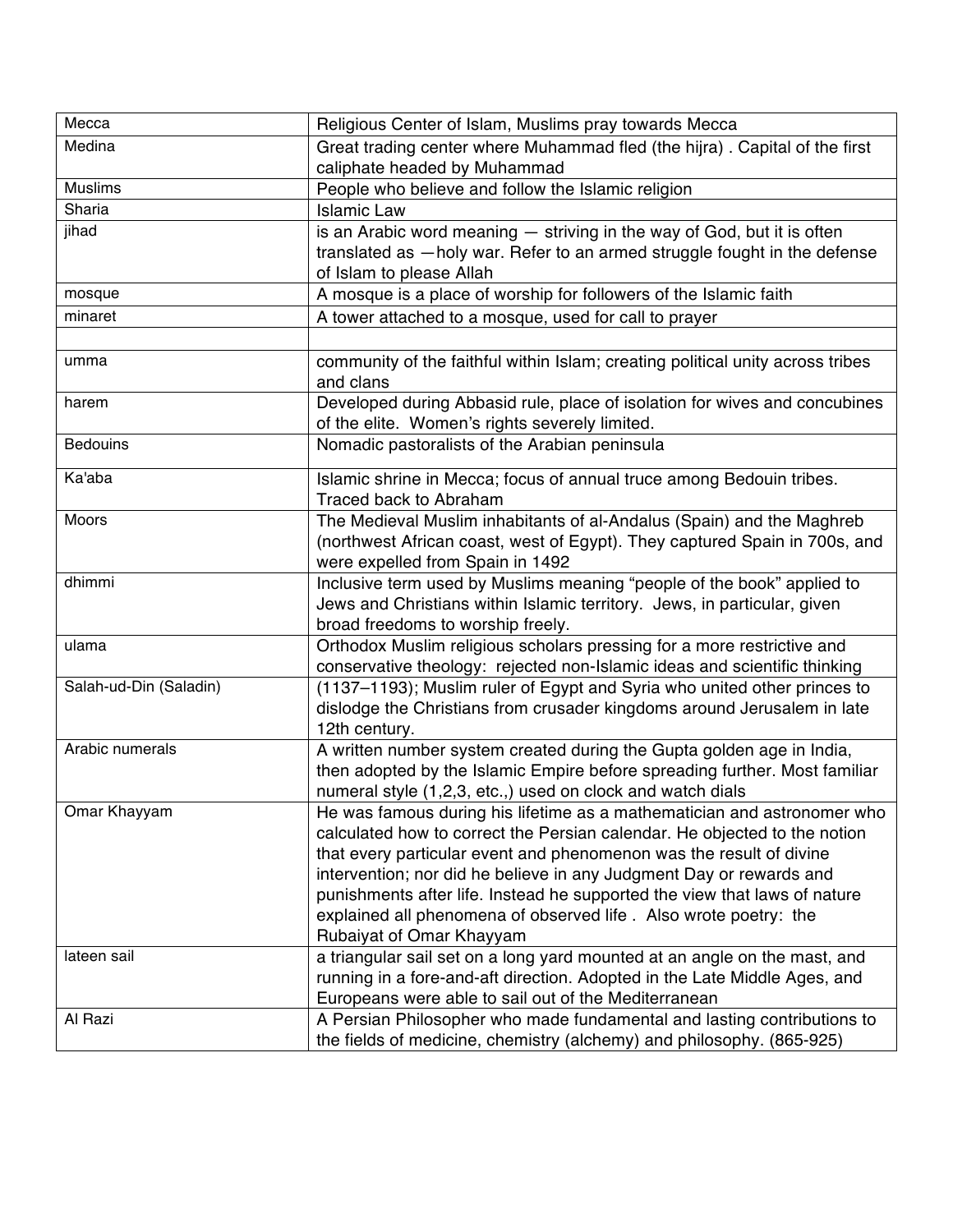| Avicenna                       | Persian physician, philosopher, and scientist. He was the author of 450<br>books on a wide range of subjects. Many of these concentrated on<br>philosophy and medicine. He is considered by many to be "the father of<br>modern medicine" |
|--------------------------------|-------------------------------------------------------------------------------------------------------------------------------------------------------------------------------------------------------------------------------------------|
| <b>Mamluks</b>                 | Arabic word for -owned, slave soldiers used by Muslim caliphs and the<br>ottoman empire                                                                                                                                                   |
| <b>Battle of Tours</b>         | (October 25, 732) Charles Martel, the Frankish Leader, defeated an Islamic<br>army led by Abd er Rahman in Gaul. The battle stopped the northward<br>advancement of Muslims from Spain                                                    |
| Franks                         | a group of Germanic tribes in the early Christian era; spread from the Rhine<br>into the Roman Empire                                                                                                                                     |
| Goths / Visigoths / Ostrogoths | Germanic Tribes Visigoths are western Goths (Spain & Portugal) Flood<br>the Western Roman Empire and control, together with the Franks, what will<br>become Europe                                                                        |
| Hagia Sophia                   | large church constructed in Constantinople during the reign of Justinian                                                                                                                                                                  |
| Wazir                          | chief administrative official under the Abbasids                                                                                                                                                                                          |
| Harun al-Rashid                | most famous of the Abbasid caliphs (786-809); renowned for sumptuous<br>and costly living recounted in The Thousand and One Nights.                                                                                                       |
| <b>Bhaktic cults</b>           | Hindu religious groups who stressed the importance of strong emotional<br>bonds between devotees and the gods or goddesses-especially Shiva,<br>Vishnu, and Kali.                                                                         |
| Shrivijaya                     | trading empire based on the Malacca straits; its Buddhist government<br>resisted Muslim missionaries; when it fell, southeastern Asia was opened<br>to Islam.                                                                             |

| Chapter 8         |                                                                                                                                                                                                                              |
|-------------------|------------------------------------------------------------------------------------------------------------------------------------------------------------------------------------------------------------------------------|
| Axum              | Kingdom located in Ethiopian highlands; defeated kingdom of Kush around<br>300 B.C.E. and succeeded by Ethiopia. Received strong influence from<br>Arabian peninsula; eventually converted to Christianity                   |
| <b>Benin</b>      | A powerful city-state formed around the 14th century; was not relatively<br>influence by the Europeans despite coming into contact with the<br>Portuguese'; important commercial and political entity until the 19th century |
| Mali              | Country of western Africa; During the Middle Ages, Mali formed a huge<br>territorial empire, noted as a center of Islamic study and as a trade route for<br>gold. Its center was Timbuktu                                    |
| Mansa Musa        | Kankan Musa: (c.1312–1337); African King who made pilgrimage to<br>Mecca, and gave out gold along the way. Mansa is name given to Mali<br>ruler.                                                                             |
| Songhay Empire    | successor to Mali empire, dominated middle reaches of the Niger valley;<br>capital at Gao                                                                                                                                    |
| stateless society | an ethnic group not represented by its own unique, coterminous state                                                                                                                                                         |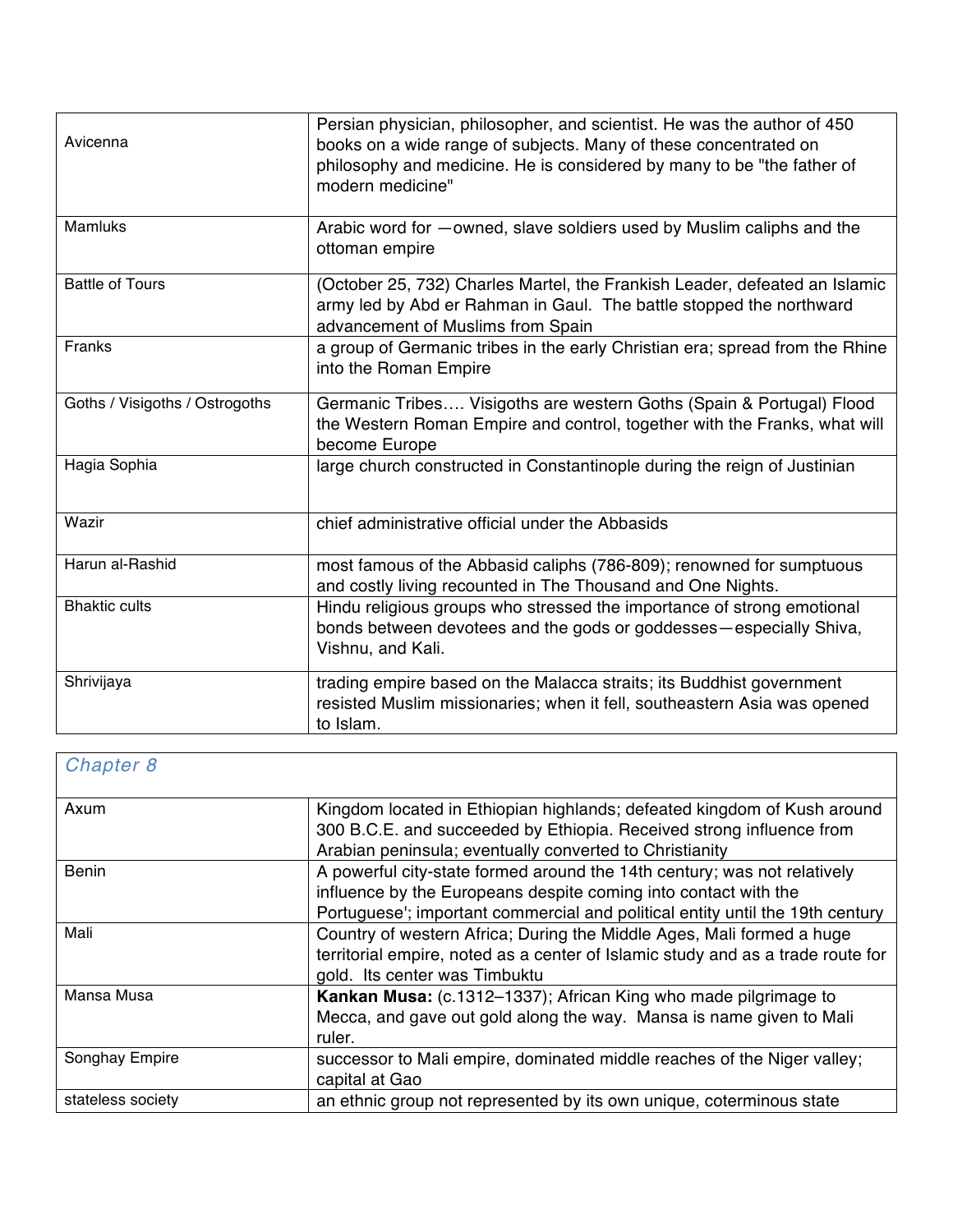| Ibn Battuta           | Arab traveler/trader who commented on African traveling security, cities                                                                                                                                                                |
|-----------------------|-----------------------------------------------------------------------------------------------------------------------------------------------------------------------------------------------------------------------------------------|
| Maghrib               | Arabic term for northwestern Africa.                                                                                                                                                                                                    |
| Sahel                 | the extensive grassland belt at the southern edge of the Sahara; an<br>exchange region between the forests in the south and north of Africa.                                                                                            |
| Zimbabwe              | country where Bantu people began migrating into, linked to the<br>establishment of trade ties with Muslim merchants on Indian ocean (bout<br>10th century) trading natural resources such as gold, ivory, copper for cloth<br>and glass |
| <b>Great Zimbabwe</b> | with massive stone buildings and walls, incorporates the greatest early<br>buildings in sub-Saharan Africa.                                                                                                                             |
| griots                | West African poet, praise singer, and wandering musician, considered a<br>repository of oral tradition                                                                                                                                  |
| <b>Bantun</b>         | term used to describe 400 different ethnic groups in Africa, Cameroon to<br>south Africa, which were untied by a common language (Bantu languages)                                                                                      |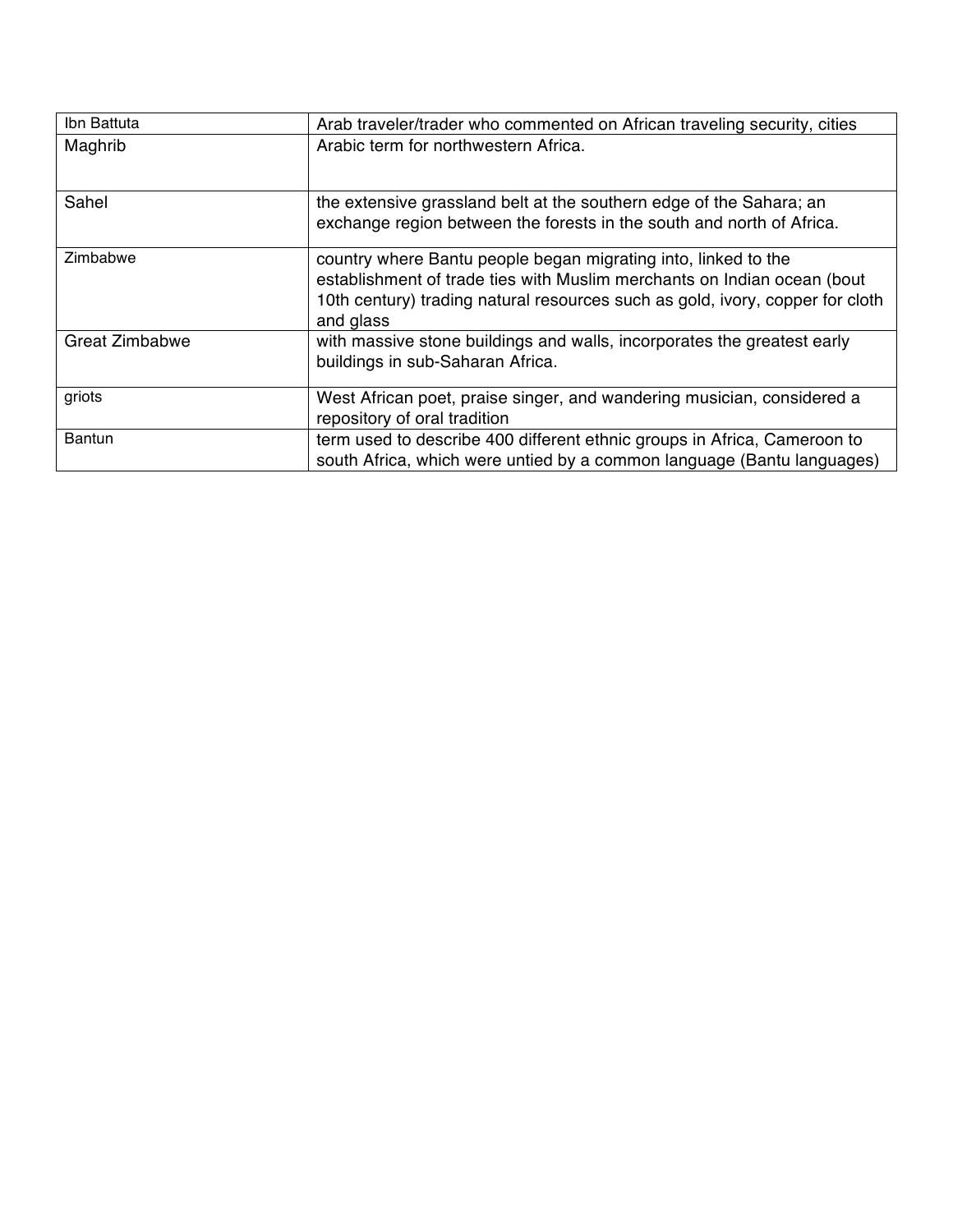| Chapter 9                    |                                                                                                                                                                                                                                 |
|------------------------------|---------------------------------------------------------------------------------------------------------------------------------------------------------------------------------------------------------------------------------|
| <b>Byzantine Empire</b>      | Eastern Half of Roman Empire following collapse of western half of old<br>empire; retained Mediterranean culture, particularly Greek; capital at<br>Constantinople                                                              |
| <b>Orthodox Christianity</b> | Orthodox Christianity is a generalized reference to the Eastern traditions of<br>Christianity, as opposed to the Western traditions which descend from the<br>Roman Catholic Church                                             |
| <b>Greek Fire</b>            | Byzantine weapon consisting of mixture of chemicals that ignited when<br>exposed to water; used to drive back the Arab fleets attacking<br>Constantinople.                                                                      |
| <b>Iconoclasm</b>            | the breaking of images (icons-- images of religious figures venerated by<br>Byzantine Christians); religious controversy of the 8th century; Byzantine<br>emperor attempted, but failed, to suppress icon veneration.           |
| Kiev                         | commercial city in Ukraine established by Scandinavians in 9th century;<br>became the center for a kingdom that flourished until the 12th century.                                                                              |
| Rurik                        | legendary Scandinavian, regarded as founder of Kievan Russia in 855.                                                                                                                                                            |
| <b>Boyars</b>                | Russian land-holding aristocrats; possessed less political power than their<br>western European counterparts.                                                                                                                   |
| <b>Tatars</b>                | Mongols who conquered Russian cities during the 13th century; left<br>Russian church and aristocracy intact.                                                                                                                    |
| Ivan the Terrible            | Ivan IV, confirmed power of tsarist autocracy by attacking authority of<br>boyars (aristocrats); continued policy of Russian expansion; established<br>contacts with western European commerce and culture                      |
| St. Cyril                    | a missionary sent by the Byzantine government to eastern Europe and the<br>Balkans converted southern Russia and Balkans to Orthodox<br>Christianity responsible for creation of written script for Slavic known as<br>Cyrillic |
| Russian Orthodox Church      | conservative branch of eastern orthodox Christianity that developed in<br>Russia with Byzantine roots                                                                                                                           |
| Roman Catholic Church        | The Christian church characterized by an episcopal hierarchy with the pope<br>as its head and with a belief in seven sacraments and the authority of<br>tradition                                                               |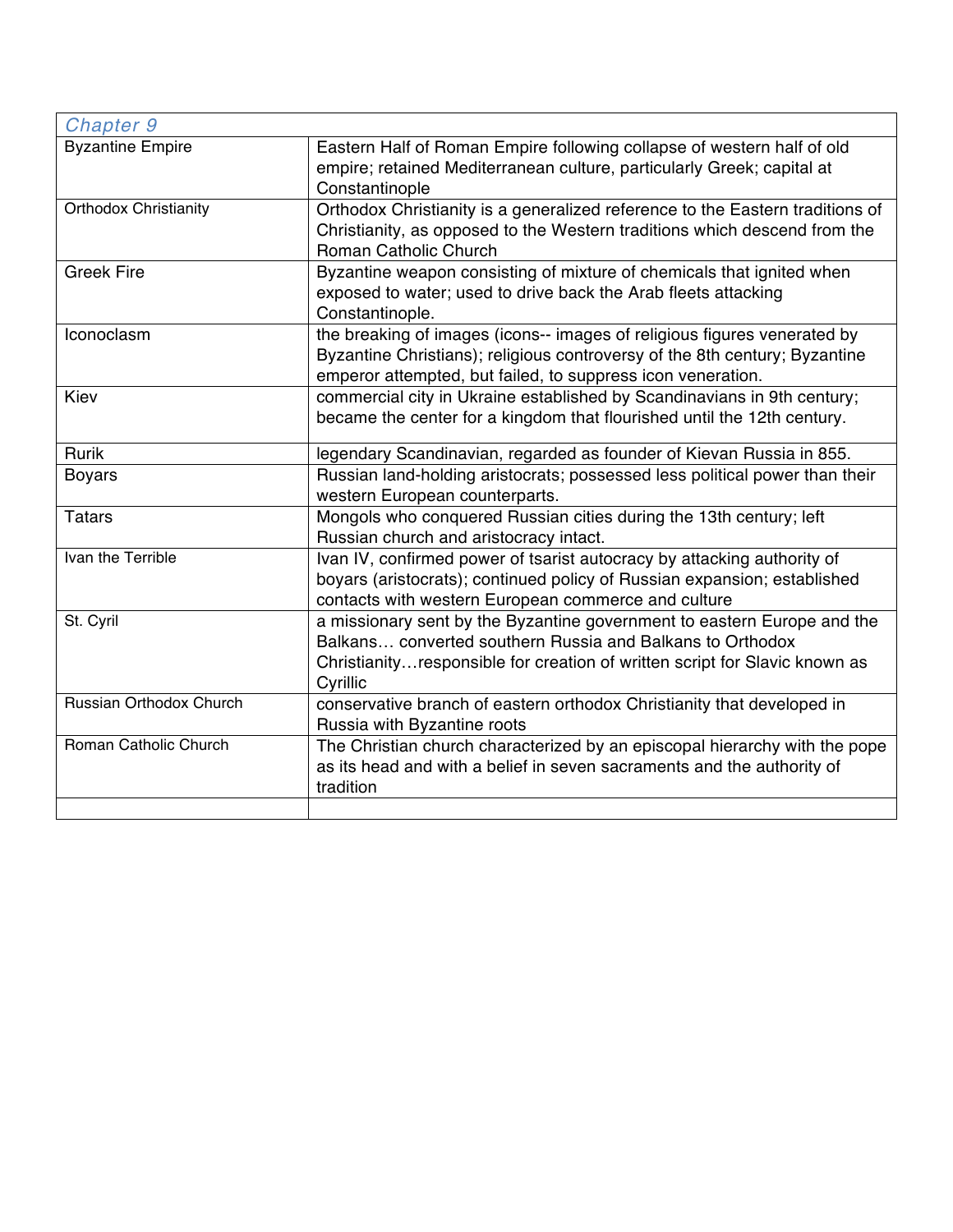| Chapter 10               |                                                                                                                                                                                                                                             |
|--------------------------|---------------------------------------------------------------------------------------------------------------------------------------------------------------------------------------------------------------------------------------------|
| Middle Ages              | The Middle Ages formed the middle period in a traditional schematic<br>division of European history into three 'ages': the classical civilization of<br>Antiquity, the Middle Ages, and modern times                                        |
| medieval                 | Of or relating to the Middle Ages                                                                                                                                                                                                           |
| Gothic architecture      | A style of architecture developed in northern France that spread<br>throughout Europe between the 12th and 16th centuries; characterized<br>by slender vertical piers and counterbalancing buttresses and by vaulting<br>and pointed arches |
| Feudalism                | personal relationship during the Middle Ages by which greater lords<br>provided land to lesser lords in return for military service.                                                                                                        |
| Manors                   | The district over which a lord had domain and could exercise certain<br>rights and privileges in medieval western Europe                                                                                                                    |
| Manorialism              | rural system of reciprocal relations between landlords and their peasant<br>laborers during the Middle Ages; peasants exchanged labor for use of<br>land and protection.                                                                    |
| Serf                     | Agricultural workers living on manors, received some protection from<br>Lord in exchange for part of their harvest and being attached to the land.                                                                                          |
| Vassals                  | members of the military elite who received land or a benefice from a lord<br>in return for military service and loyalty.                                                                                                                    |
| moldboard plow           | plow invented during the Middle Ages to improve farming efficiency;<br>deeper cultivation of heavier soils                                                                                                                                  |
| Three-field system       | practice of dividing land into thirds, rotating between two different crops<br>and pasturage - an improvement making use of manure.                                                                                                         |
| Carolingian Dynasty      | (8-10th century) Royal house of Franks; most prominent member was<br>Charlemagne                                                                                                                                                            |
| <b>Charles Martel</b>    | First Carolingian king of the Franks; defeated Muslims at Tours in 732.                                                                                                                                                                     |
| Charlemagne              | Charles the Great; Carolingian monarch who established substantial<br>empire in France and Germany c. 800                                                                                                                                   |
| <b>Holy Roman Empire</b> | a continuation of the Roman Empire in central-western Europe (at least,<br>loosely organized/modeled on it). Otto the Great first Holy Roman<br>Emperor                                                                                     |
| Code of chivalry         | Social codes of knighthood that originated in France in the Middle Ages;<br>associated with ideals of knightly virtues, honour and of courtly love;<br>came to known as 'gentlemanly conduct.'                                              |
| William the Conqueror    | Invaded England, was Duke of Normandie, and created a centralized<br>feudal system                                                                                                                                                          |
| Magna Carta              | Great Charter issued by King John of England in 1215; confirmed feudal<br>rights against monarchial claims; represented principle of mutual limits<br>and obligations between rulers and feudal aristocracy                                 |
| Crusades                 | Series of military adventures initially launched by western Christians to<br>free Holy Land from Muslims (temporarily succeeded in capturing<br>Jerusalem (1099) and establishing Christian kingdoms)                                       |
| Pope Urban II            | organized the first Crusade in 1095; appealed to Christians to free the<br>Holy Land from Muslim control.                                                                                                                                   |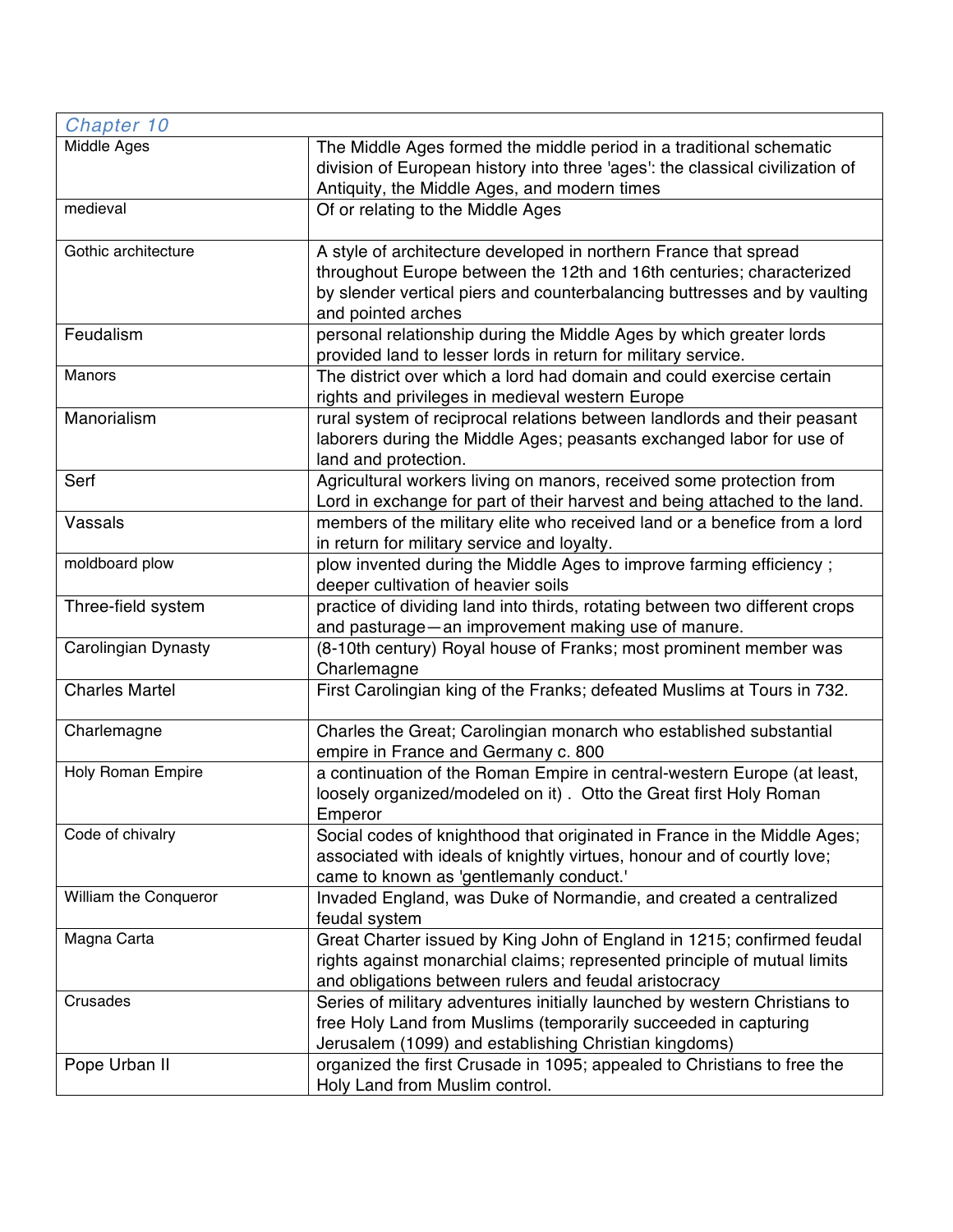| Pope Gregory VII    | Sought to separate the church from interference from governments<br>priests to be celibate and excommunicated Holy Roman Emperor over<br>the issue of state, rather than the church, designation of bishops                                                                                                                                                                              |
|---------------------|------------------------------------------------------------------------------------------------------------------------------------------------------------------------------------------------------------------------------------------------------------------------------------------------------------------------------------------------------------------------------------------|
| Thomas Aquinas      | creator of one of the great syntheses of medieval learning; taught at<br>University of Paris; author of Summas; believed that through reason it<br>was possible to know much about natural order, moral law, and nature of<br>God.                                                                                                                                                       |
| Scholasticism       | dominant medieval philosophical approach based on the use of deductive<br>logic to resolve theological problems                                                                                                                                                                                                                                                                          |
| Hanseatic League    | a commercial and defensive confederation of free cities in northern Germany<br>and surrounding areas; formed in 1241 and most influential in the 14th<br>century when it included over 100 towns and functioned as an independent<br>political power; the last official assembly was held in 1669                                                                                        |
| bubonic plague      | A highly contagious disease, that was fatal and otherwise known as the<br>disease spread in Asia and Europe in 1347-1351 by the Chinese and<br>Mongols                                                                                                                                                                                                                                   |
| <b>Black Death</b>  | Also known as the Black Plague that wiped out approximately 25 million<br>people in Europe, or 25% of it's population                                                                                                                                                                                                                                                                    |
| Hundred Years' War  | (1337 - 1453) conflict between England and France -fought over lands<br>England possessed in France (issue of feudal rights vs. emerging claims of<br>national states)                                                                                                                                                                                                                   |
| Joan of Arc         | A French military leader of the fifteenth century, a national heroine who at the<br>age of seventeen took up arms to establish the rightful king on the French<br>throne. She claimed to have heard God speak to her in voices. These claims<br>eventually led to her trial for heresy and her execution by burning at the<br>stake. Joan of Arc is a saint of the Roman Catholic Church |
| Vikings             | A culture originating in Scandinavia (now Norway, Denmark and Sweden)<br>around the mid-8th century AD The Vikings were fierce conquerors, brave<br>explorers, and skilled craftspeople; they invaded and settled countries<br>throughout Western Europe                                                                                                                                 |
| <b>Papal States</b> | group of territories in central Italy ruled by the popes from 754 - 1870                                                                                                                                                                                                                                                                                                                 |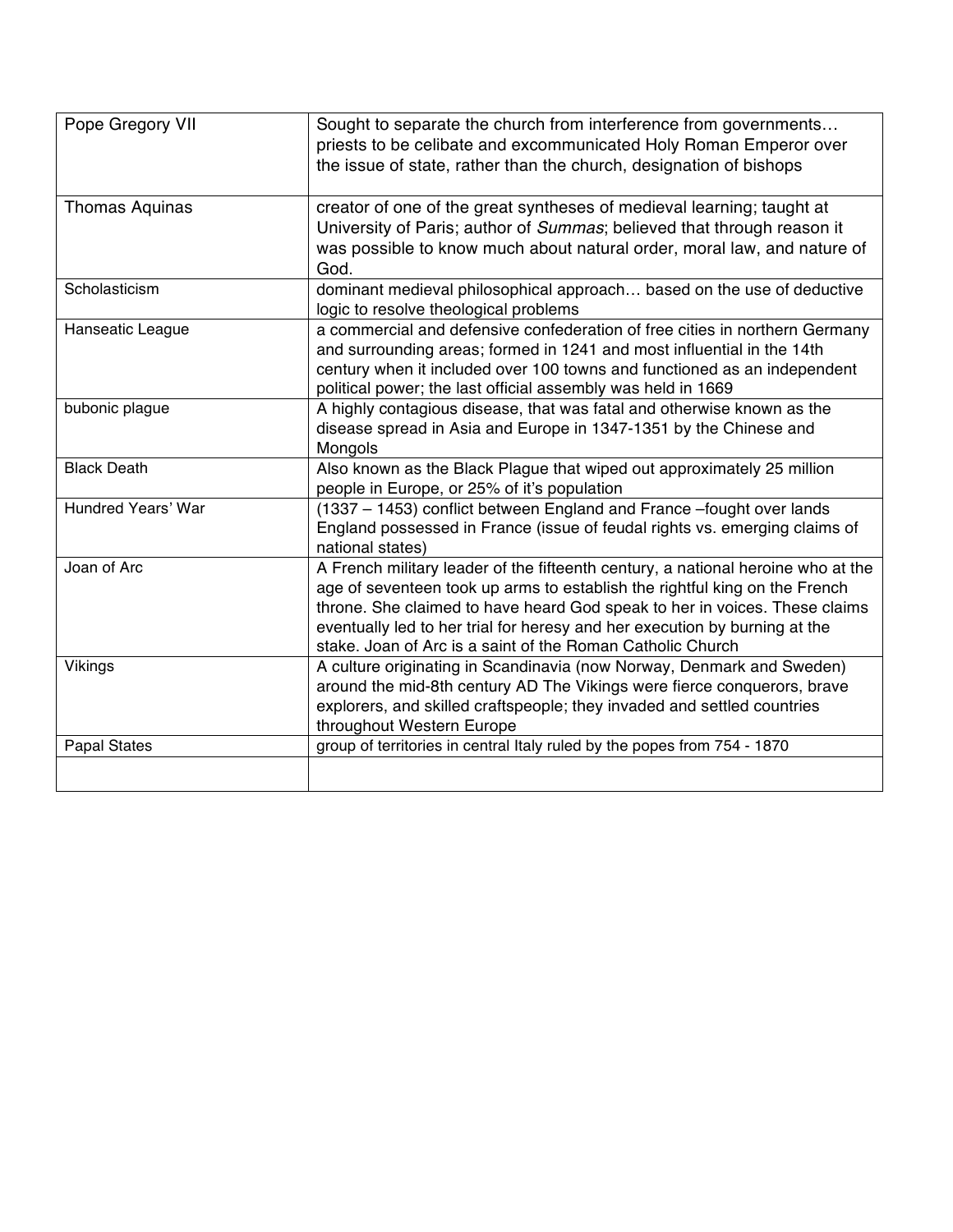| Chapter 11          |                                                                                                                                                                                                                                                                                                               |
|---------------------|---------------------------------------------------------------------------------------------------------------------------------------------------------------------------------------------------------------------------------------------------------------------------------------------------------------|
| Mesoamerica         | Mesoamerica is the region extending from central Mexico south to the<br>northwestern border of Costa Rica that gave rise to a group of stratified,<br>culturally related agrarian civilizations spanning an approximately 3,000-<br>year period before the European discovery of the New World by<br>Columbus |
| Chichen Itza        | Originally a Mayan city; conquered by the Toltecs (1000 C.E)                                                                                                                                                                                                                                                  |
| <b>Toltecs</b>      | a member of a Nahuatl-speaking people of central and southern Mexico<br>whose empire flourished from the 10th century until invasion by the Aztes<br>in the 12th Century                                                                                                                                      |
| Quetzalcoatl        | A god of the Toltecs and Aztecs, one of the manifestation of the sun god<br>Tezcatlipoca and represented as a plumed serpent                                                                                                                                                                                  |
| chinampas           | known as floating gardens, small, rectangle-shapes area of fertile arable<br>land used for agriculture in the Xochimilco region of the Basin of Mexico                                                                                                                                                        |
| mita                | Mandatory public service by society in ancient South America. During the<br>Inca empire, public service was required in public works projects such as<br>the building of road and military services                                                                                                           |
| <b>Aztec Empire</b> | the Mexica; one of the nomadic tribes that penetrated into the sedentary<br>zone of the Mesoamerican plateau after the fall of the Toltecs;<br>established empire after 1325 around shores of Lake Texcoco.<br>Tenochtitlan, founded on a marshy island in Lake Texcoco, became<br>center of Aztec power      |
| Inca                | group of clans (ayllu) centered at Cuzco; created an empire in the Andes<br>during the 15th century; also title of the ruler.                                                                                                                                                                                 |
| Temple of the Sun   | Inca religious center at Cuzco; center of state religion; held mummies of<br>past Incas                                                                                                                                                                                                                       |
| Machu Picchu        | An ancient Inca fortress city in the Andes northwest of Cuzco, Peru                                                                                                                                                                                                                                           |
| Pachacuti           | Inca ruler (1438-1471); began the military campaigns that marked the<br>creation of an Inca empire                                                                                                                                                                                                            |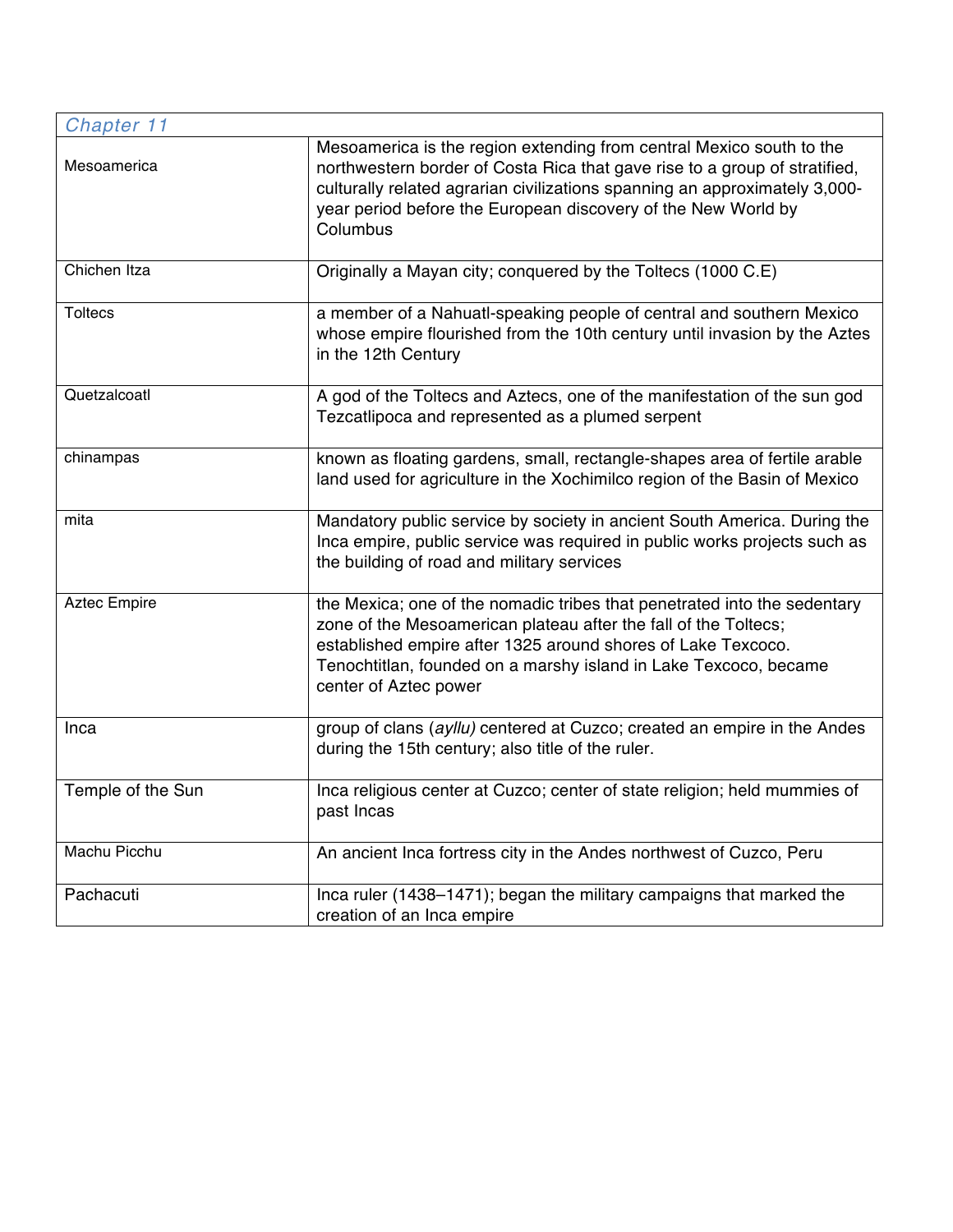| Chapter 12                              |                                                                                                                                                                                                                                                                                                                                    |
|-----------------------------------------|------------------------------------------------------------------------------------------------------------------------------------------------------------------------------------------------------------------------------------------------------------------------------------------------------------------------------------|
| Li Yuan                                 | Duke of Tang; minister for Yangdi; took over the empire after the<br>assassination of Yangdi; 1st Tang ruler.                                                                                                                                                                                                                      |
| <b>Emperor Xuanzong</b>                 | (Reigned 713-755) Leading Chinese emperor of the Tang dynasty;<br>encouraged overexpansion                                                                                                                                                                                                                                         |
| Chan Buddhism                           | called Zen in Japan; stressed meditation and appreciation of natural and<br>artistic beauty; popular among the elite.                                                                                                                                                                                                              |
| Mahayana (Pure Land)<br><b>Buddhism</b> | emphasized salvationist aspects of Chinese Buddhism; popular among<br>the masses.                                                                                                                                                                                                                                                  |
| Wuzong                                  | Tang emperor (841–847); persecuted Buddhist monasteries and reduced<br>influence of Buddhism in favor of Confucianism. Buddhism would never<br>regain power and influence again in China, although it did persist.                                                                                                                 |
| Song                                    | Chinese dynasty that united the entire country until 1127 and the<br>southern portion until 1279, during which time northern China was<br>controlled by the Khitan tribes of Manchuria                                                                                                                                             |
| sinified                                | Influenced by Chinese culture                                                                                                                                                                                                                                                                                                      |
| Middle Kingdom                          | What China called itself. Idea of ethnocentrism by the Chinese                                                                                                                                                                                                                                                                     |
| kowtow                                  | formal recognition of the Chinese emperor's authority, where<br>representatives from tribute states would present gifts and engage in a<br>formal bowing ceremony                                                                                                                                                                  |
| Footbinding                             | male imposed practice to mutilate women's feet in order to reduce size;<br>produced pain and restricted movement; helped to confine women to the<br>household.                                                                                                                                                                     |
| <b>Bi Sheng</b>                         | 11th-century artisan; devised technique of printing with movable type;<br>made it possible for China to be the most contemporary literate<br>civilization.                                                                                                                                                                         |
| Li Tai-Po                               | Chinese poet living in Tang Dynasty. He is best known for the<br>extravagant imagination and striking Taoist imagery in his poetry, as well<br>as for his great love for liquor. He is said to have drowned in the Yangtze<br>River, having fallen from his boat while drunkenly trying to embrace (the<br>reflection of) the moon |
| Junks                                   | Chinese ships equipped with watertight bulkheads, stern-post rudders,<br>compasses, and bamboo fenders; dominant force in Asian seas east of<br>the Malayan peninsula.                                                                                                                                                             |
| movable type                            | invented in China in the mid-eleventh century. Individual characters made<br>of fired clay were assembled and glued onto a plate to create a printing<br>block. Introduced in Europe in the 15th century                                                                                                                           |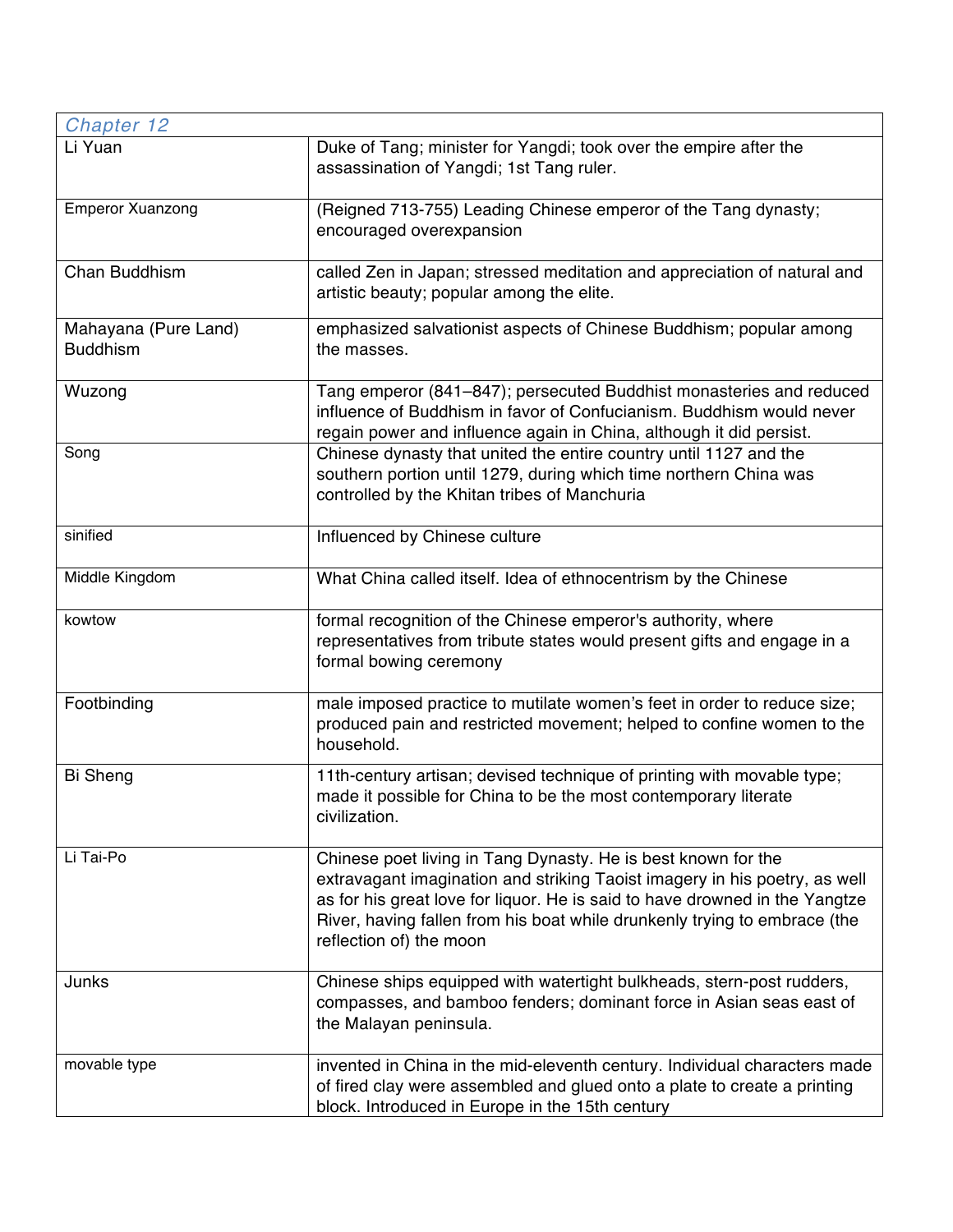| landscape painting | Popular artistic style in China during the Tang-Song era. Previously<br>popular Buddhist themes are pushed away by the new scholar-gentry<br>classes interest in nature's beauty |
|--------------------|----------------------------------------------------------------------------------------------------------------------------------------------------------------------------------|
| Flying money       | Chinese credit instrument that provided vouchers to merchants to be<br>redeemed at the end of a venture; reduced danger of robbery; an early<br>form of currency.                |

| Chapter 13           |                                                                                                                                                                                                                                                              |
|----------------------|--------------------------------------------------------------------------------------------------------------------------------------------------------------------------------------------------------------------------------------------------------------|
| Shinto               | Religion of early Japanese culture; devotes worshipped numerous gods<br>and spirits associated with the natural world; offers of food and prayer<br>made to gods and nature spirits                                                                          |
|                      |                                                                                                                                                                                                                                                              |
| <b>Taika Reforms</b> | attempt to remake Japanese monarch into an absolute Chinese- style<br>emperoralso tried to make a professional bureaucracy and peasant<br>conscript army                                                                                                     |
| Heian Era:           | Heian, a Japanese city made the capital (later called Kyoto) built to<br>escape influence of Buddhist monks. The Heian Era sees the return to<br>traditional Japanese political arrangements; aristocracy isolated in world of<br>luxury and ritual behavior |
| Tale of Genji        | Poem written by Lady Murasaki; first novel in any language; evidence for<br>mannered style of Japanese society; reflected involvement of women of<br>the Japanese court in the arts                                                                          |
| bakufu               | military government established by the Minamoto, a powerful Japanese<br>clan in 1185                                                                                                                                                                         |
| bushi                | Japanese warrior leaders tasked with law and order, public infrastructure,<br>tax collection, and organizing an army                                                                                                                                         |
| samurai              | Japanese feudal military leaders, rough equivalent of Western knights                                                                                                                                                                                        |
| Shogunate (bakufu)   | military government in 12th century Japan retained emperor but real<br>power resided in military government and samurai. Begun by Minamoto<br>clan. Established a feudal age in Japan quite similar to that developing in<br><b>Western Europe</b>           |
| Shogun               | military leaders of the bakufu                                                                                                                                                                                                                               |
| Code of Bushido      | (Formulated 14th century) Way of the Warrior for Japanese samurais;<br>defined service and conduct appropriate to their status                                                                                                                               |
| celadon              | Korean and Japanese pottery with a light green glaze                                                                                                                                                                                                         |
|                      |                                                                                                                                                                                                                                                              |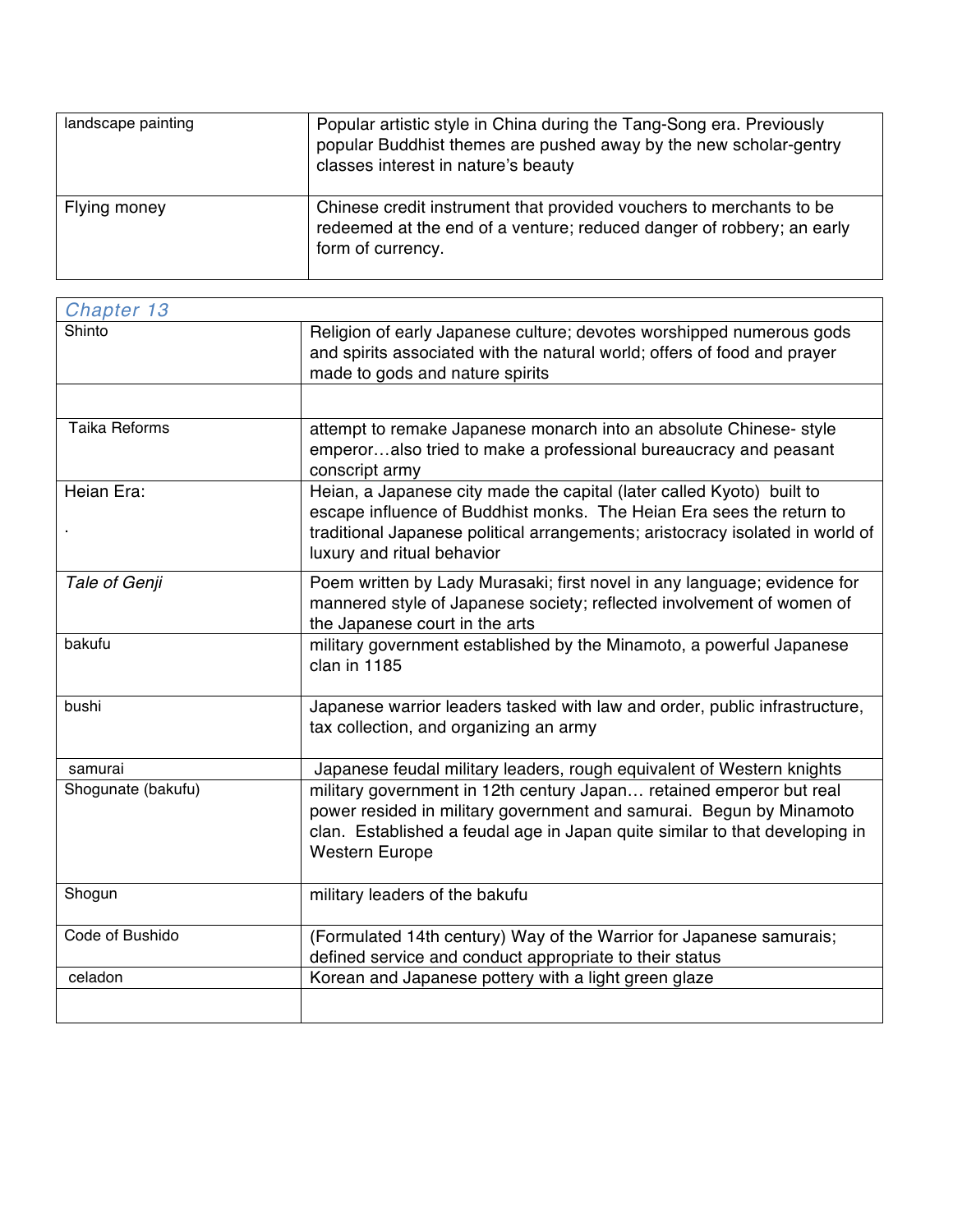| Chapter 14              |                                                                                                                                                                                                                                                           |
|-------------------------|-----------------------------------------------------------------------------------------------------------------------------------------------------------------------------------------------------------------------------------------------------------|
| Mongol                  | Central Asian nomadic people; spread all over Asia and Europe spreading<br>their empire while pillaging                                                                                                                                                   |
| steppes                 | a vast semiarid grass-covered plain, found in southeast Europe and<br>Mongolia                                                                                                                                                                            |
| Genghis (Chinggis) Khan | (1170s - 1227) from 1206 khagan of all Mongol tribes; responsible for<br>conquest of northern kingdoms of China and territories as far west as the<br>Abbasid regions . (Some believed him to be Prester John, a mythical<br>Christian monarch)           |
| Karakorum               | capital of Mongol Empire under Chinggis Khan.                                                                                                                                                                                                             |
| Shamanistic religion    | Mongol beliefs focused on nature spirits.                                                                                                                                                                                                                 |
| <b>Batu</b>             | grandson of Chinggis Khan and ruler of Golden Horde; invaded Russia in<br>1236.                                                                                                                                                                           |
| Golden Horde            | one of four subdivisions of the Mongol Empire after Genghis Khan's death;<br>territory covered much of present south-central Russia                                                                                                                       |
| Kubilai Khan:           | grandson of Chinggis Khan; conquered China; established Sinicized<br>Mongol Yuan dynasty in China in 1271, with Dadu, present-day Beijing, as<br>its capital. Chabi, wife of Kubilai Khan, rejected restrictive social<br>conventions of Confucian China. |
| Pax Mongolica           | Mongols brought peace to almost the entire Asian continent because they<br>tolerated and encouraged diversity, especially religions                                                                                                                       |
| Marco Polo              | A Venetian trader that went and learned about China under Kublai Khan                                                                                                                                                                                     |
| White Lotus Society:    | secret religious society dedicated to overthrow of Yuan dynasty.                                                                                                                                                                                          |
| Zhu Yuanzhang:          | Chinese peasant who led successful revolt against Yuan; founded Ming<br>dynasty in 1360 lasted till 1644, Zhu Yuanzhang. Characterized by great<br>trade expeditions that were later withdrawn                                                            |
| <b>Mamluks</b>          | Muslim slave warriors; established dynasty in Egypt; led by Baibars<br>defeated Mongols in 1260.                                                                                                                                                          |
| <b>Timur Lang</b>       | leader of Turkic nomads - last Mongol nomad also known as Timur the<br>Lame. Vicious and ferocious warrior.                                                                                                                                               |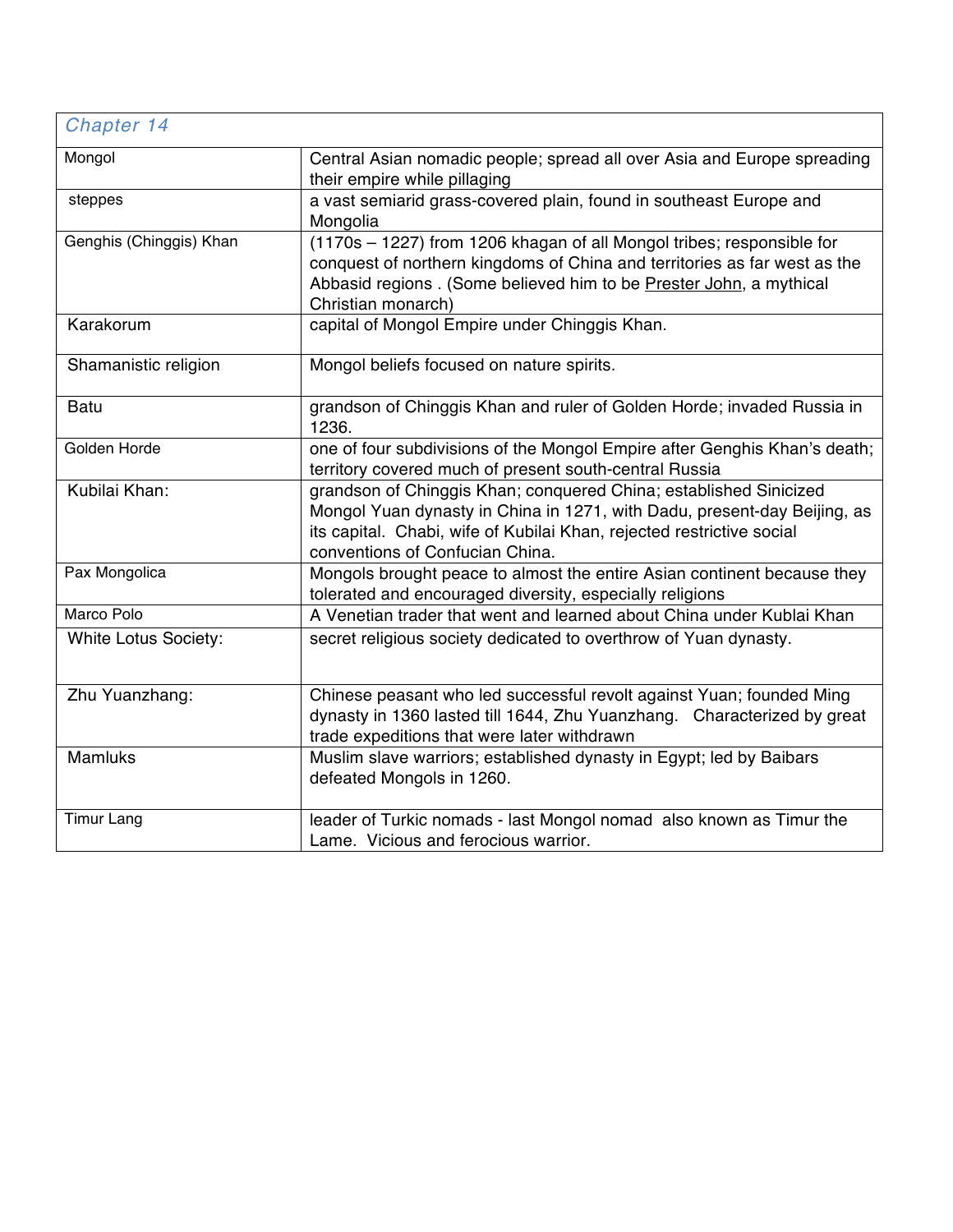| Chapter 15            |                                                                                                                                                                                                                                                                                                                                                        |
|-----------------------|--------------------------------------------------------------------------------------------------------------------------------------------------------------------------------------------------------------------------------------------------------------------------------------------------------------------------------------------------------|
| <b>Ottoman Empire</b> | Turkish Empire established in Asia Minor and eventually extending<br>through the Middle East and the Balkans; conquered Constantinople in<br>1453 and ended Byzantine Empire.                                                                                                                                                                          |
| Zheng He              | Muslim Chinese seaman; commanded expeditions throughout the<br>India Ocean: 1405-33                                                                                                                                                                                                                                                                    |
| Spanish Inquisition   | In the Middle Ages, a judicial procedure that was used to combat<br>heresy in Spain, authorized by Sixtus IV in 1478; the pope later tried<br>to limit its powers but was opposed by the Spanish crownthe grand<br>inquisitor Tomás de Torquemada was responsible for burning about<br>2,000 heretics at the stake. Waterboarding makes its appearance |
| Sephardim             | The Jews whose traditions and culture originate from the<br>Mediterranean, including Spain and Portugal                                                                                                                                                                                                                                                |
| Arabesque             | Ornament or surface decoration with intricate curves and flowing lines<br>based on plant forms                                                                                                                                                                                                                                                         |
| vernacular languages  | the native language of a particular locality                                                                                                                                                                                                                                                                                                           |
| Romanesque            | A style of European architecture prevalent from the ninth to the twelfth<br>centuries, with round arches and barrel vaults influenced by Roman<br>architecture and characterized by heavy stone construction                                                                                                                                           |
| <b>Great Schism</b>   | Divide of the Christian church whereby for a time there were two<br>popes                                                                                                                                                                                                                                                                              |
| Greek Orthodox Church | The state church of Greece, an autonomous part of the Eastern<br>Orthodox Church                                                                                                                                                                                                                                                                       |
| nation-states         | Autonomous state with people sharing a common<br>culture/history/language                                                                                                                                                                                                                                                                              |
| Renaissance           | Cultural and political movement in Western Europe; began in Italy<br>1400 CE, rested on urban vitality and expanding commerce; combined<br>art and literature with more secular views. Hellenistic influences                                                                                                                                          |
| humanism              | focus on humankind as center of intellectual and artistic endeavor;<br>method of study that emphasized the superiority of classical forms<br>over medieval styles, in particular to the study of ancient languages                                                                                                                                     |
| Avignon               | In France, Avignon's architecture is marked by papal history. Where<br>the Palace of the Popes was built in the 14th century                                                                                                                                                                                                                           |
| Perspective in art    | development in the Renaissance that included realistic three-<br>dimensional perspective                                                                                                                                                                                                                                                               |
| <b>Bosporus</b>       | a narrow strait separating European and Asian Turkey and joining the<br>Black Sea with the Marmara Sea; also an important trade route                                                                                                                                                                                                                  |
| Despotism             | a system of government where a single authority rules with absolute<br>power                                                                                                                                                                                                                                                                           |
| Henry the Navigator   | Portuguese prince; sponsored Atlantic voyages; reflected the forces<br>present in late postclassical Europe.                                                                                                                                                                                                                                           |
| Ethnocentrism         | judging foreigners by the standards of one's own group; leads to<br>problems in interpreting world history.                                                                                                                                                                                                                                            |
| Caravel               | a small, highly maneuverable, three-masted ship used by the<br>Portuguese and Spanish for long voyages of exploration beginning in<br>the 15th century                                                                                                                                                                                                 |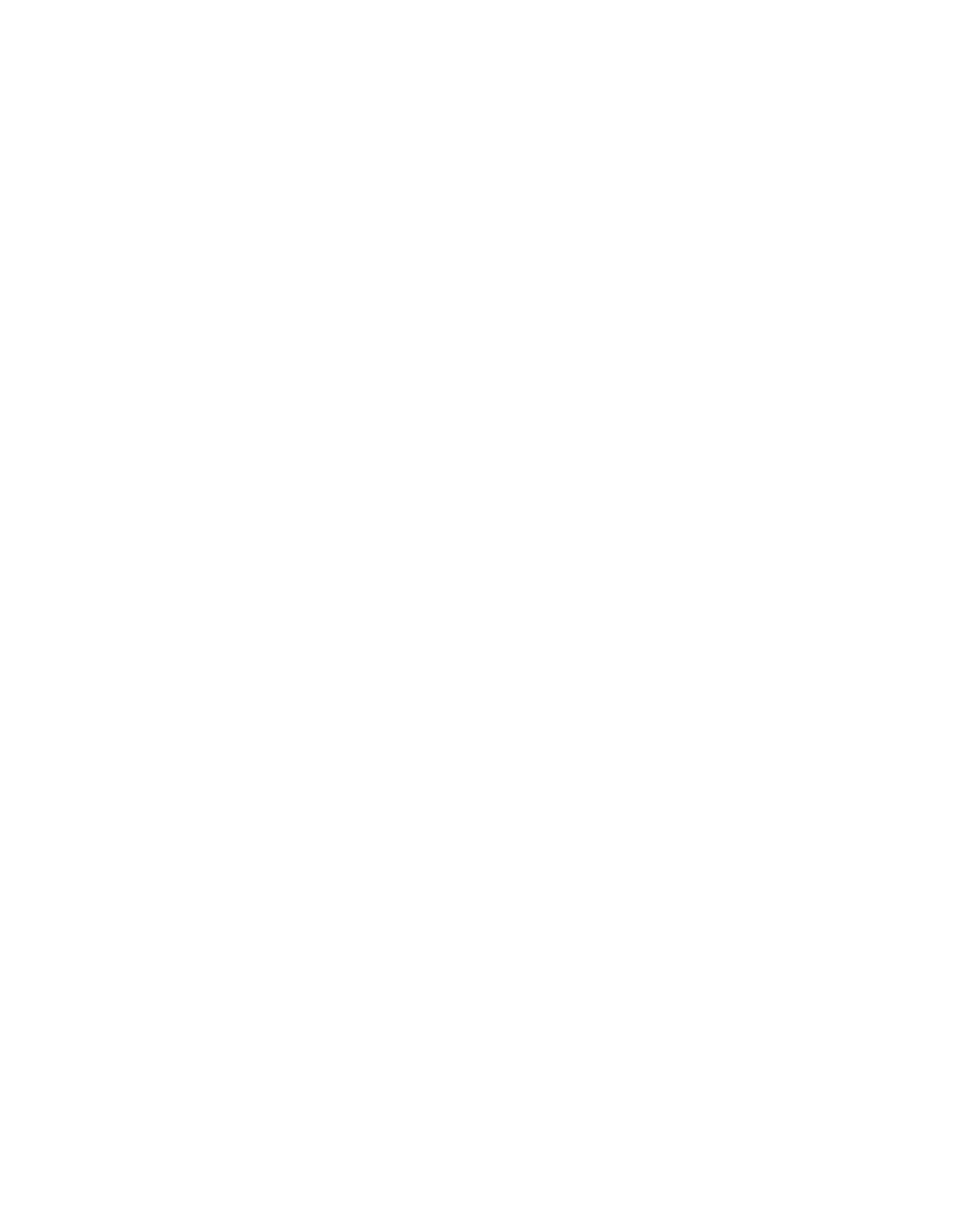C. The growth of inter-regional trade in luxury goods (such as silk and cotton textiles, porcelain, spices, precious metals and gems, slaves or exotic animals) was encouraged by significant innovations in previously-existing transportation and commercial technologies, including more sophisticated caravan organization (such as caravanserai or camel saddles), use of the compass, astrolabe, and larger ship designs in sea travel, and new forms of credit and monetization. (such as bills of exchange, credit, checks or banking houses)

*What new technologies enabled the growth of interregional trade networks?* 

D. Commercial growth was also facilitated by state practices (such as the minting of coins or use of paper money), trading organizations (such as the Hanseatic League), and state-sponsored commercial infrastructures like the Grand Canal in China.

#### *What factors encouraged commercial growth in the post-classical era?*

E. The expansion of existing empires—including China, the Byzantine Empire, and the Caliphates—as well as new empires—like the Mongols—facilitated trans-Eurasian trade and communication as new peoples were drawn into their conquerors' economies and trade networks.

*How did the expansion of empires & trade networks affect the relationship between peoples inside vs. outside those "zones?"*

#### **II. The movement of peoples caused environmental and linguistic effects.**

*What were the effects of migration in the post-classical era?*

A. The expansion and intensification of long-distance trade routes often depended on peoples' understanding of a particular regional environment and their subsequent technological adaptations to them. (such as the way Scandinavian Vikings used their longboats to travel in coastal and open water as well as rivers and estuaries, the Arabs and Berbers adapted camels to travel across and around the Sahara or central Asian pastoral groups used horses to travel in the steppes)

*What basic understandings of environment and technology did post-classical traders need to conduct their business?* 

B. Some migrations had significant environmental impact, including the migration of the agricultural Bantu-speaking peoples who facilitated transmission of iron technologies in Sub-Saharan Africa, and the maritime migrations of the Polynesian peoples who cultivated transplanted foods and domesticated animals as they moved to new islands.

*What were the environmental effects of migration in the post-classical era?*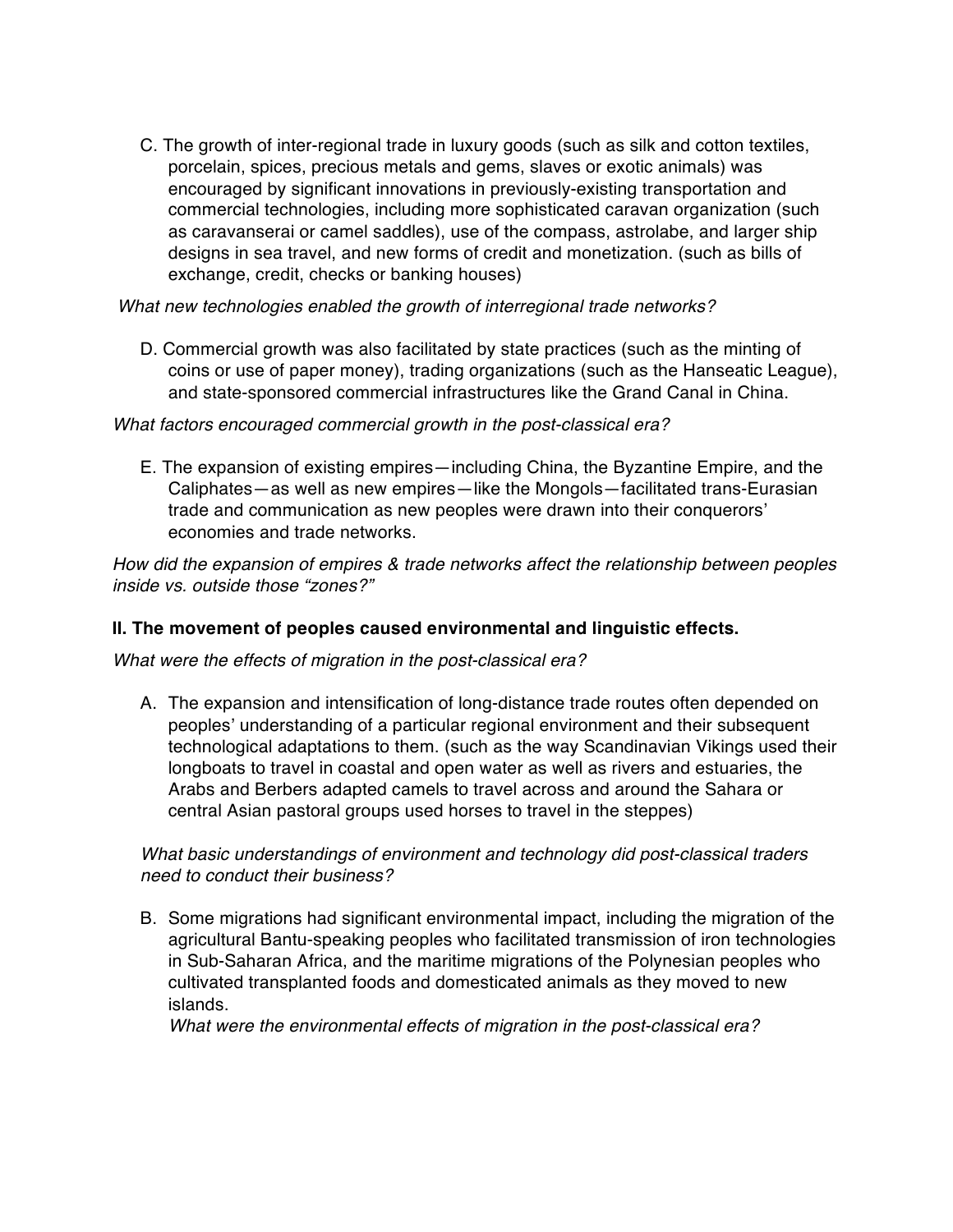C. Some migrations and commercial contacts led to the diffusion of languages throughout a new region or the emergence of new languages. (such as the spread of Bantu languages, including Swahili, or the spread of Turkic and Arabic languages) *What were the linguistic effects of migration in the post-classical era?* 

#### **III. Cross-cultural exchanges were fostered by the intensification of existing or the creation of new networks of trade & communication.**

*How did trade networks as a whole develop in the post-classical era?* 

A. Islam developed in the Arabian Peninsula from the interactions among Jews, Christians, and Zoroastrians with the local peoples and expanded to many parts of Afro-Eurasia due to military expansion and the activities of merchants and missionaries.

*Why and where did Muslim trade networks change in the post-classical era?* 

B. In key places along important trade routes, merchants set up diaspora communities where they introduced their own cultural traditions into the indigenous culture. (such as Muslim merchant communities in the Indian Ocean region, Chinese merchant communities in Southeast Asia, Sogdian merchant communities throughout Central Asia or Jewish communities in the Mediterranean, Indian Ocean basin, or along the Silk Roads)

*What institutions did merchants create to foster both trade and cultural diffusion in the postclassical era?* 

C. The writings of certain inter-regional travelers (such as Ibn Battuta, Marco Polo or Xuangzang) illustrate both the extent and the limitations of inter-cultural knowledge and understanding.

*How well did post-classical societies know and understand each other?* 

D. Increased cross-cultural interactions resulted in the diffusion of literary, artistic, and cultural traditions. (such as the influence of Neo-Confucianism and Buddhism in East Asia, Hinduism and Buddhism in Southeast Asia, the influence of Islam in sub-Saharan Africa and Southeast Asia or the influence of Toltec/Mexica and Inca traditions in Meso- and Andean America)

*How did post-classical trade affect the diffusion of literary, artistic, and cultural traditions?* 

E. Increased cross-cultural interactions also resulted in the diffusion of scientific and technological traditions. (such as the influence of Greek and Indian mathematics on Muslim scholars, the return of Greek science and philosophy to western Europe via Muslim al-Andalus in Iberia, or the spread of printing and gunpowder technologies from East Asia into the Islamic empires and into Western Europe)

*How did post-classical trade affect the diffusion of scientific and technological traditions?*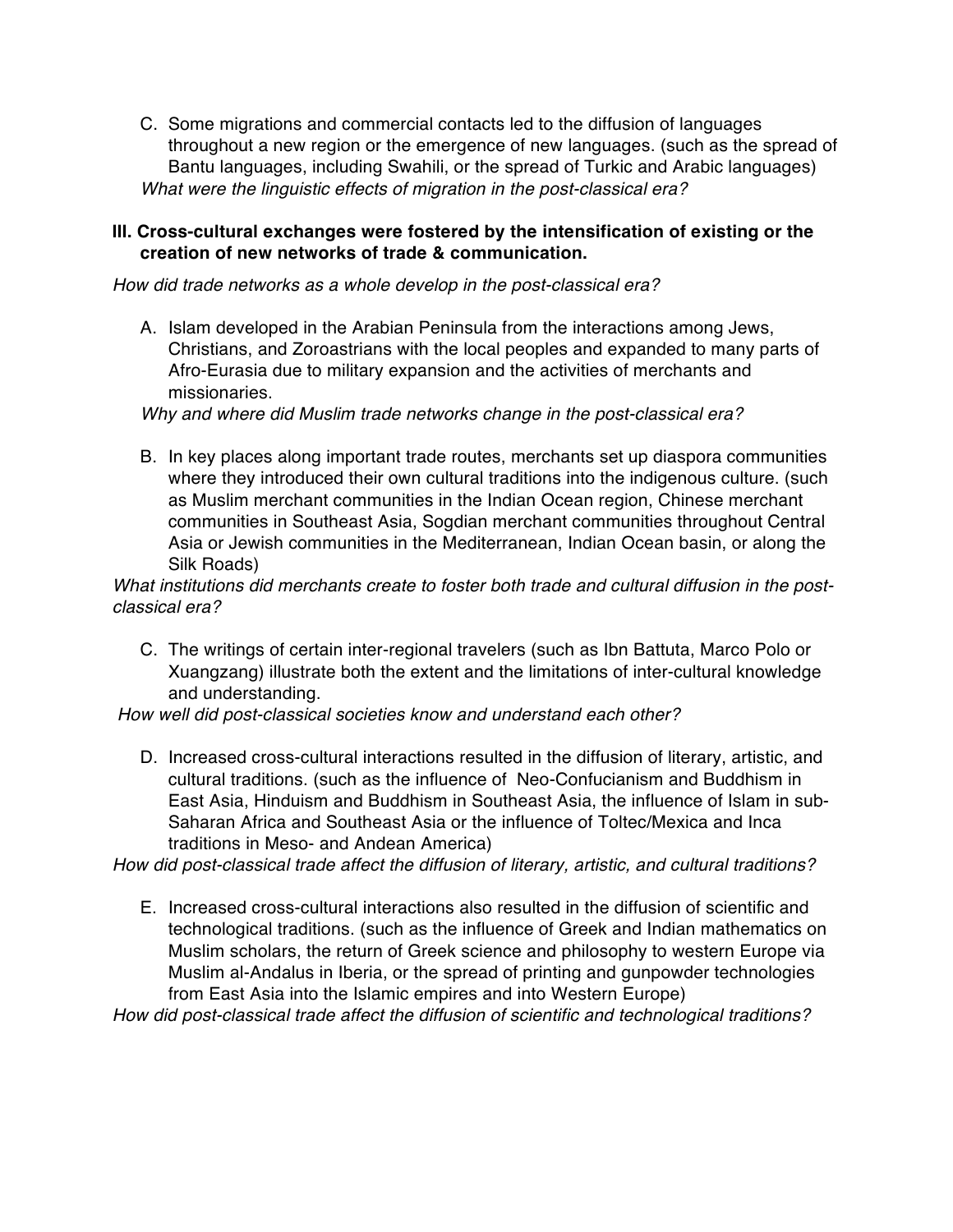#### **IV. There was continued diffusion of crops and pathogens throughout the Eastern Hemisphere along the trade routes.**

*What were the biological effects of post-classical trade?*

A. New foods and agricultural techniques were adopted in populated areas. (such as bananas in Africa, new rice varieties in East Asia, or the spread of cotton, sugar and citrus throughout Dar-al Islam and the Mediterranean basin)

*What new foods, crops, and agricultural practices diffused in the post-classical era?* 

B. The spread of epidemic diseases, including the Black Death, followed the wellestablished paths of trade and military conquest.

*What diseases and pathogens also spread via post-classical trade networks?* 

### **Key Concept 3.2 Continuity & Innovation of State Forms and Their Interactions**

State formation in this era demonstrated remarkable continuity, innovation and diversity in various regions. In Afro-Eurasia some states attempted, with differing degrees of success, to preserve or revive imperial structures, while smaller, less-centralized states continued to develop. The expansion of Islam introduced a new concept—the caliphate—to Afro-Eurasian statecraft. Pastoral peoples in Eurasia built powerful and distinctive empires that integrated people and institutions from both the pastoral and agrarian worlds. In the Americas, powerful states developed in both Mesoamerica and the Andean region *How did state forms develop in the post-classical era?*

- **I. Empires collapsed and were reconstituted; in some regions new state forms emerged.**
- A. Most reconstituted governments following the collapse of empires, including the Byzantine Empire and the Chinese dynasties—Sui, Tang, and Song—combined traditional sources of power and legitimacy (such as patriarchy, religion or landowning elites) with innovations better suited to the current circumstances. (such as new methods of taxation, tributary systems or adaptation of religious institutions) *How did post-classical states avoid the mistakes of classical empires in the regions where classical empires collapsed?* 
	- B. In some places, new forms of governance emerged, including those developed in various Islamic states (such as the Abbasids, Muslim Iberia or the Delhi sultanates), the Mongol Khanates, and city-states. (such as in the Italian peninsula, East Africa or Southeast Asia)

*What new forms of governance emerged in the post-classical era?* 

C. Some states synthesized local and borrowed traditions. (such as Persian traditions influencing Islamic states or Chinese traditions influencing Japan)

*How & where did governmental diffusion occur in the post-classical era?*